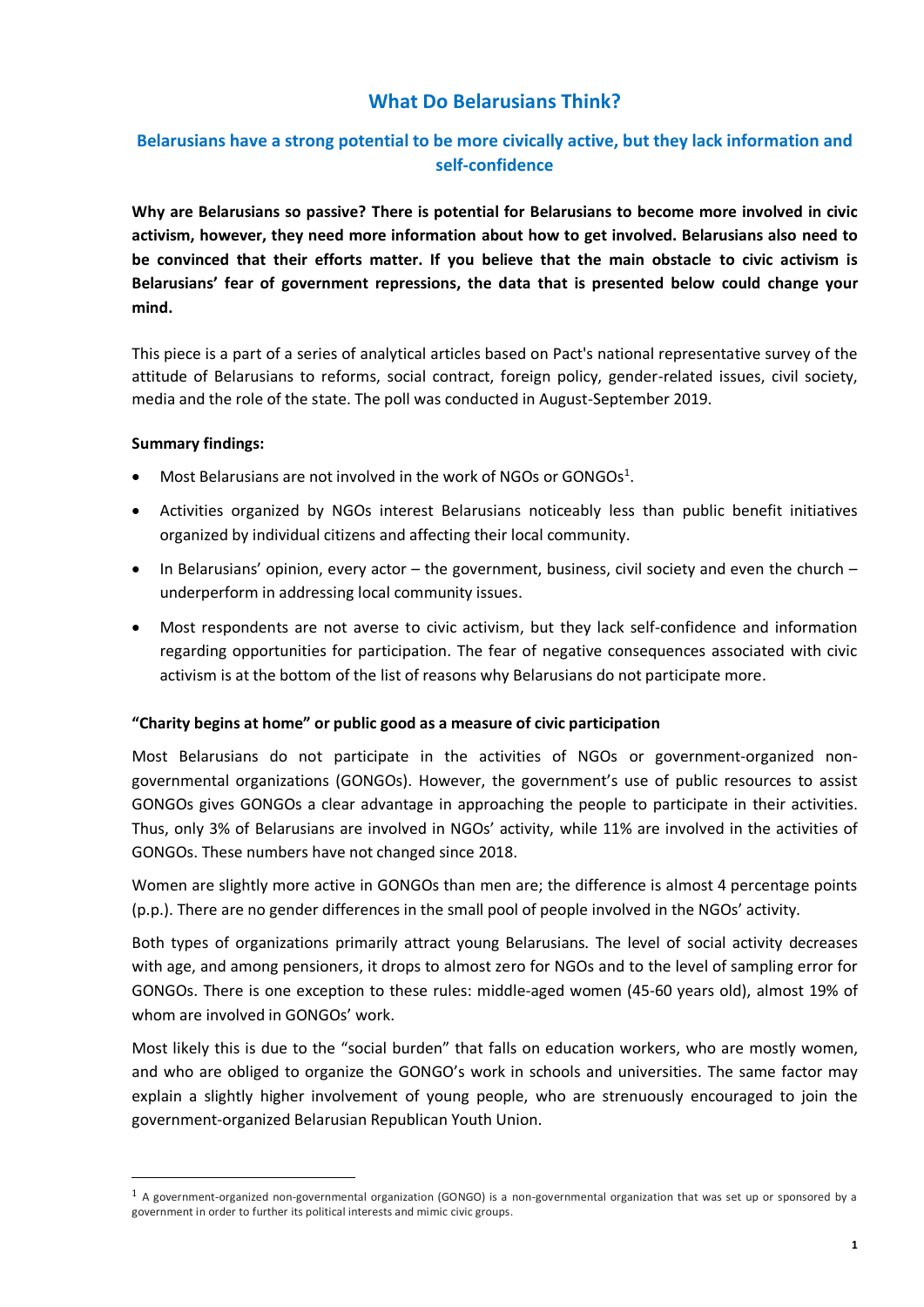Since only 3% of Belarusians are involved in NGOs' activities (47 of 1,507 respondents), it is impossible to draw sociologically significant conclusions about the specific forms of their participation. We can only note that financing and donations for the needs of NGOs took the first place: 21 of 47 respondents reported this form of involvement.

At the same time, we may not say that Belarusians avoid all forms of social activity outright. 10% of survey respondents reported that they were involved in activities organized by the initiative of citizens. 11% attended condominium meetings. 18% participated in residential landscaping and beautification of their neighborhood. Almost 7% of respondents participated in public hearings on local community issues.

The preponderance of participation in non-NGO social activities over participation in NGOs' activities (3- 3.6% in various questions) should make the third sector reconsider its communication strategies and work harder to reach the target audience.

## **Belarusians don't think that authorities or NGOs are sufficiently engaged in dealing with resolving problems**

Belarusians believe that both NGOs and government authorities are underperforming in their activities at the local level.



**Diagram 1:** Citizens' perception of the actors dealing with local community issues

Survey respondents report that only their own activity at the local level corresponds to how things should stand. Other actors – business and NGOs, as well as central and local authorities – are perceived to do far less than the public expects from them.

Since 2018, Belarusians have begun to evaluate their participation more highly. The share of those who noticed the involvement of local residents increased by a quarter – from 34% to 42%. The fluctuation of all other indicators is at the level of sampling error.

It is important to realize that these survey results do not reflect the true picture of the efforts of varying actors to solve local problems. We do not know who actually does their local job sufficiently or insufficiently. In the survey data, we are assessing the extent to which these efforts are visible to people.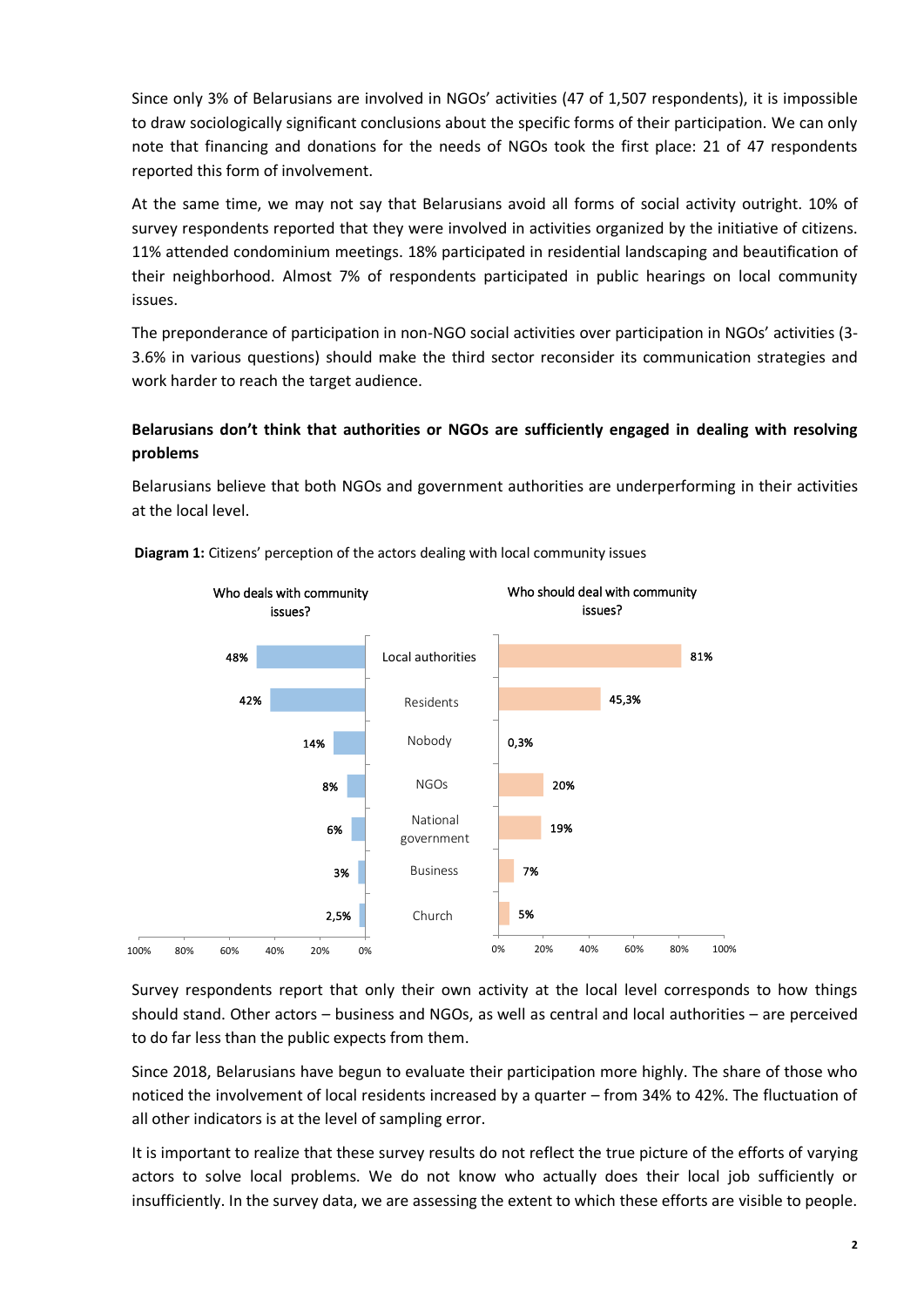## **The clear request of society for more activities at the local level can and should be addressed - not only via activities, but also through effective communication about their results.**

### **How to reach out to civically passive Belarusians?**

The survey showed not only the actual involvement of Belarusians in the work of civil society, but also the potential for their involvement. The majority of respondents (55%) do not want to be involved in NGOs' work. Moreover, enthusiasm among men is 7 p.p. less than among women.

However, the situation changes depending on the wording of the question. When respondents understand that they are offered the opportunity to do something socially useful or to address the issues of the community they live in, the reported potential for involvement in NGO activity increases.

#### **Diagram 2:** Readiness of Belarusians for civic participation



As evident from these data, Belarusians do not reject participation in civil activity per se.

## **It is important for Belarusians to see the value and results of civic participation, as the abstract activity of NGOs is often unknown to the majority**

Civil society organizations should consider this when developing their communication strategies and messages. There is no doubt that public relations and communication work is the key to the expansion of civic activism.

Respondents who found it hard to answer or were not ready to participate in any form of social activity were asked what was stopping them. With regards to NGOs' activities, the top three reasons for the non-participation are:

- − "I don't believe that my involvement can change anything or help anyone" (22.7%);
- − "I have little knowledge about the activities of these organizations" (22.5%);
- − "No one asked or invited me to get involved" (21.6%).

In addition, almost 14% of respondents said that they do not have competence to get involved in the activities of NGOs, 9% do not trust such organizations, 8% of respondents do not know who to ask. Only 6% of respondents consider civic activism risky.